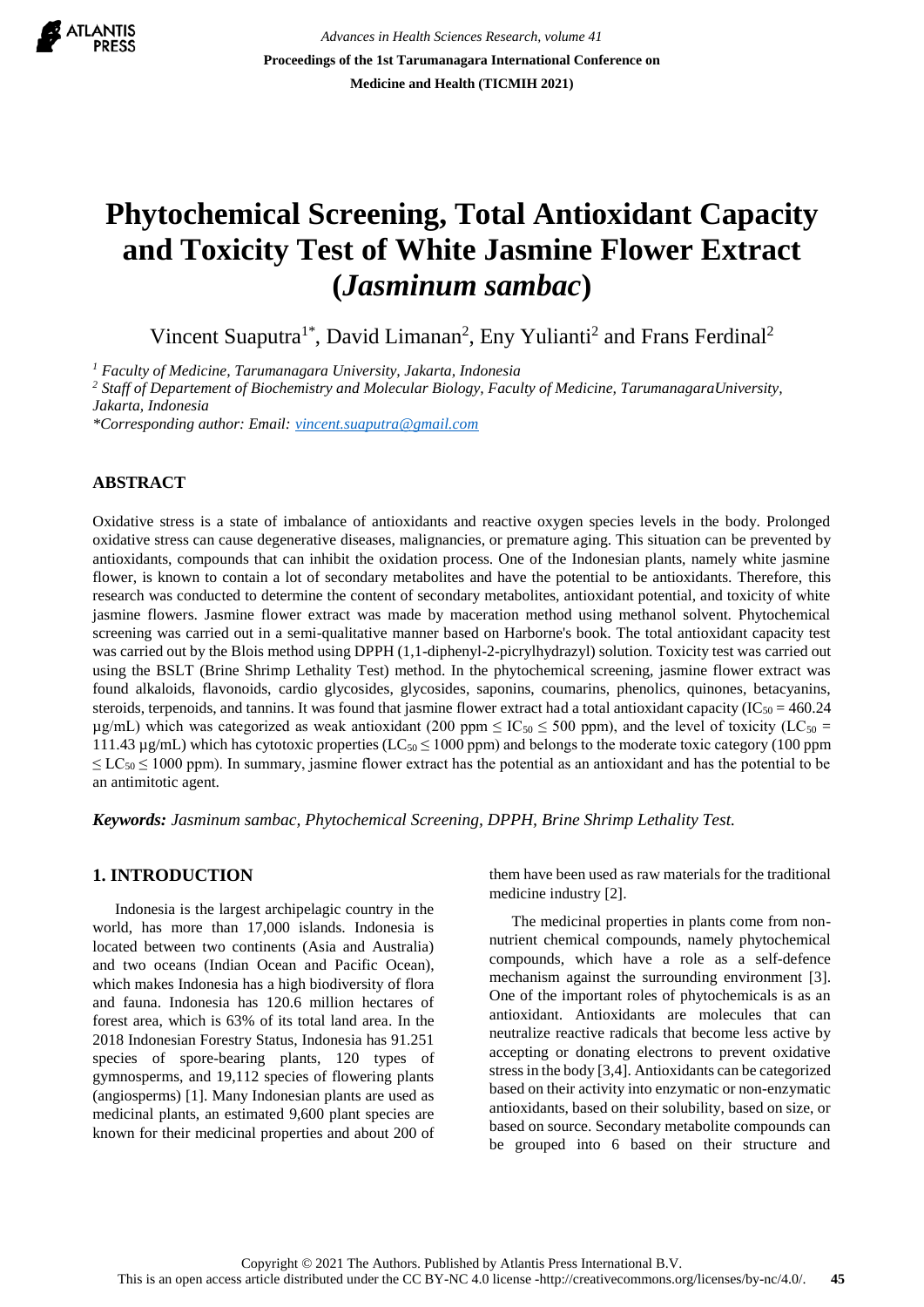biosynthetic pathways, namely terpenoids, steroids, phenylpropanoids, polyketides, flavonoids, and alkaloids [4-6].

Oxidative stress is a state of imbalance between free radicals and antioxidants in the body due to a lack of antioxidants or an increase in free radicals such as reactive oxygen species (ROS), reactive nitrogen species (RNS), and reactive sulphur species (RSS) [4- 6]. Free radicals have unpaired electrons so they can easily react with other molecules in the body and have the main function for apoptosis, cell signalling, ion transport, and gene expression, but can cause cell damage when excessive and bind to macromolecules such as carbohydrates, fats, proteins, and nucleic acid, which leads to accelerated aging, malignancy, and degenerative diseases [4-6].

White jasmine (*Jasminum sambac*) is one of Indonesia's national flowers. White jasmine is often used in Indonesian traditions and is known as a symbol of purity. In addition, white jasmine flowers are also used as traditional medicines to treat diarrhoea, fever, stomach pain, asthma, toothache, and infertility. White jasmine flowers are also believed to have antioxidant, anticancer, antimicrobial, antiviral, vasodilator, antidepressant, analgesic, anti-inflammatory, gastroprotective, and wound healing abilities [7]. In Kunhachan's research (2012), which was conducted in Thailand, found coumarin, cardiac glycosides, essential oils, flavonoids, phenolics, saponins, and steroids compounds, as well as antioxidant potential in white jasmine flower extract [8]. However, there is very little information about the level of toxicity and antioxidant potential in white jasmine flowers in Indonesia, thus encouraging researchers to find out more about the antioxidant abilities and toxicity of white jasmine flowers in Indonesia. The aims of this research are to investigate, antioxidant activity, and toxicity level of white jasmine flower (*Jasminum sambac* (L.) Aiton). In hope, the white jasmine flower can be a candidate for anti-cancer and prevention of oxidative stress diseases such as early aging, cancer, and degenerative diseases.

# **2. METHODS**

The flowers of white jasmine were picked and sent from Tegal, Central Java in a fresh state. The collected sample was identified at Herbarium Bogoriense, Research Center for Biology, Indonesian Institute of Sciences with the results of *Jasminum sambac* (L.) Aiton species and *Oleaceae* family.

Collected white jasmine flowers were washed and dried indoors without sunlight exposure for 14 days. Dried flowers then were made into simplicia and macerated with methanol. Then, the extract was concentrated through evaporation process using a rotary evaporator.

This research is an experimental research consisting *in-vitro* and bioassay tests. The *in-vitro* tests consist of phytochemical screening and total antioxidant capacity test. With a bioassay test in the form of a toxicity test.

Phytochemical screening in this research consisted of 13 types of compounds tested. The methods and reagents used in this phytochemical screening are based on the book written by Harborne [9]. The compounds tested in this phytochemical screening were alkaloids, flavonoids, cardio glycosides, glycosides, saponins, coumarins, phenolics, quinones, anthocyanins, betacyanins. steroids, terpenoids, and tannins.

Total antioxidant capacity test was carried out using Blois method [10]. The reagent DPPH (1,1-diphenyl-2 picrylhydrazyl) solution was used and prepared with a concentration of 50  $\mu$ M. The absorbance and optimal wavelength of DPPH solution was measured using Genesys 30-Vis Spectrophotometer. Then, standard solution was made by mixing 10 mg of white jasmine flower extract and 10 mL of methanol. The standard solution was then diluted into concentrations of 100 µg/mL, 200 µg/mL, 300 µg/mL, 400 µg/mL, and 500 µg/mL. Each of the concentrations was then mixed with DPPH solution and the absorbance of the solution was measured at the optimal wavelength. The same action was also carried out on vitamin C as a standard of comparison. From the absorbance obtained, inhibition percentage, and regression curves were made, and the linear equation was applied to calculate the  $IC_{50}$ .

Toxicity test was carried out using the Brine Shrimp Lethality Test (BSLT) method conducted by Meyer [11]. The shrimp larvae used were *Artemia salina* shrimp. Shrimp eggs were incubated in Erlenmeyer tubes filled with seawater. Shrimp larvae that had lived for two days were used for the test. Then, standard solution was made by mixing 20 mg of white jasmine flower extract and 10 mL of seawater. The standard solution was then diluted into concentrations of 25  $\mu$ g/mL, 50  $\mu$ g/mL, 100  $\mu$ g/mL, and 200  $\mu$ g/mL. A total of 10 shrimps were added into each concentration and observed for 24 hours. Then, the number of dead larvae was calculated to get the mortality percentage and a standard curve is made out of it.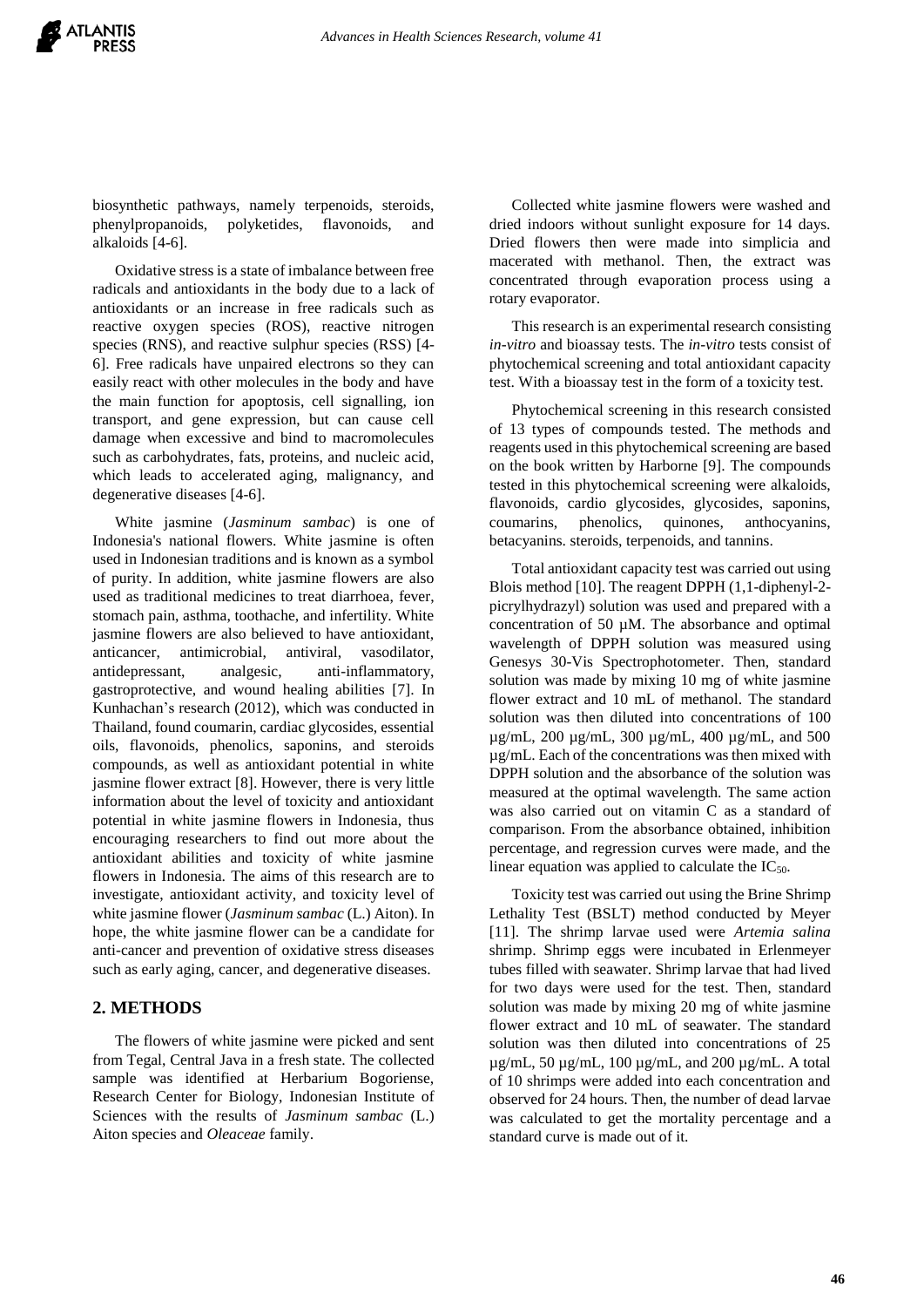

Statistical tests or data analysis was performed using the application program GraphPad prism v.9.0 La Jolla, California, USA. Data is displayed in the form of tables and graphs.

## **3. RESULTS**

In this research, the wet weight of the sample was 2 kilograms and became 204.57 grams after being dried. The amount of simplicia used to make the extract was 90 grams with 900 mL of methanol and 650 mL of extract was obtained. After the evaporation process, the paste was obtained weighing 12.49 grams. So that the yield is 13.88%.

Yield(%) = 
$$
\frac{12,49}{90} \times 100\% = 13,88\%
$$
 (1)

#### *Phytochemical Screening*

Phytochemical examination to determine the content in jasmine flowers includes alkaloids, flavonoids, cardio glycosides, glycosides, saponins, coumarins, phenolics, quinones, anthocyanins and betacyanins, steroids, terpenoids, and tannins. (Table 1).

| Phytochemicals       | Method/Reagent                 | Extract   |
|----------------------|--------------------------------|-----------|
| Alkaloids            | Mayer/Wagner                   | $+/+ +$   |
| Flavonoids           | NaOH                           | $+ + +$   |
| Cardio<br>Glycosides | Keller Kiliani                 | $+$ $+$   |
| Glycosides           | Modified<br>Borntrager         | $^{+}$    |
| Saponins             | Foam                           | $+$ $+$   |
| Coumarins            | NaOH+Chloroform                | $^{+}$    |
| Phenolics            | Folin Ciocalteau               | $+ + + +$ |
| Quinones             | H <sub>2</sub> SO <sub>4</sub> | $+$ $+$   |
| Anthocyanins         | NaOH                           |           |
| Betacyanins          | NaOH                           | $+$ $+$   |
| Steroids             | Liebermann<br>Burchard         | $^{+}$    |
| Terpenoids           | Salkowski                      | $+ +$     |
| Tannins              | Ferric-Chloride                |           |

**Table 1.** Phytochemical Content

#### *Total Antioxidant Capacity Test*

## *Jasmine Flower Extract*

The absorbance and optimal absorption wavelength obtained using the Genesys 30-Vis Spectrophotometer were 0.62 and 516 nm.

The absorbance value of each concentration of jasmine flower extract that was tested by DPPH was obtained using the Genesys 30-Vis spectrophotometer and used to calculate the inhibition percentage (Table 2). Then a linear equation curve was made from the DPPH test results to obtain a linear equation with the X-axis as the concentration of the extract and the Y-axis being inhibition percentage (Figure 1). The linear equation obtained is Y =  $0.0669X + 19.21$  with R<sup>2</sup> = 0.9826. By using the linear equation that has been obtained, the  $IC_{50}$  value of jasmine flower extract was obtained at 460.24 µg/mL.

| Table 2. Concentration, Inhibition Percentage, and |
|----------------------------------------------------|
| $IC_{50}$ of Jasmine Flower Extract                |

| Concentratio<br>$(\mu$ g/mL)<br>$\mathbf n$ | Inhibition<br>Percentage | $IC_{50}(\mu g/mL$ |
|---------------------------------------------|--------------------------|--------------------|
| 100                                         | 25, 32                   |                    |
| 200                                         | 34, 52                   |                    |
| 300                                         | 38, 23                   | 460, 24            |
| 400                                         | 44,68                    |                    |
| 500                                         | 53, 71                   |                    |



**Figure 1** Jasmine Flower Extract DPPH Test Results Curve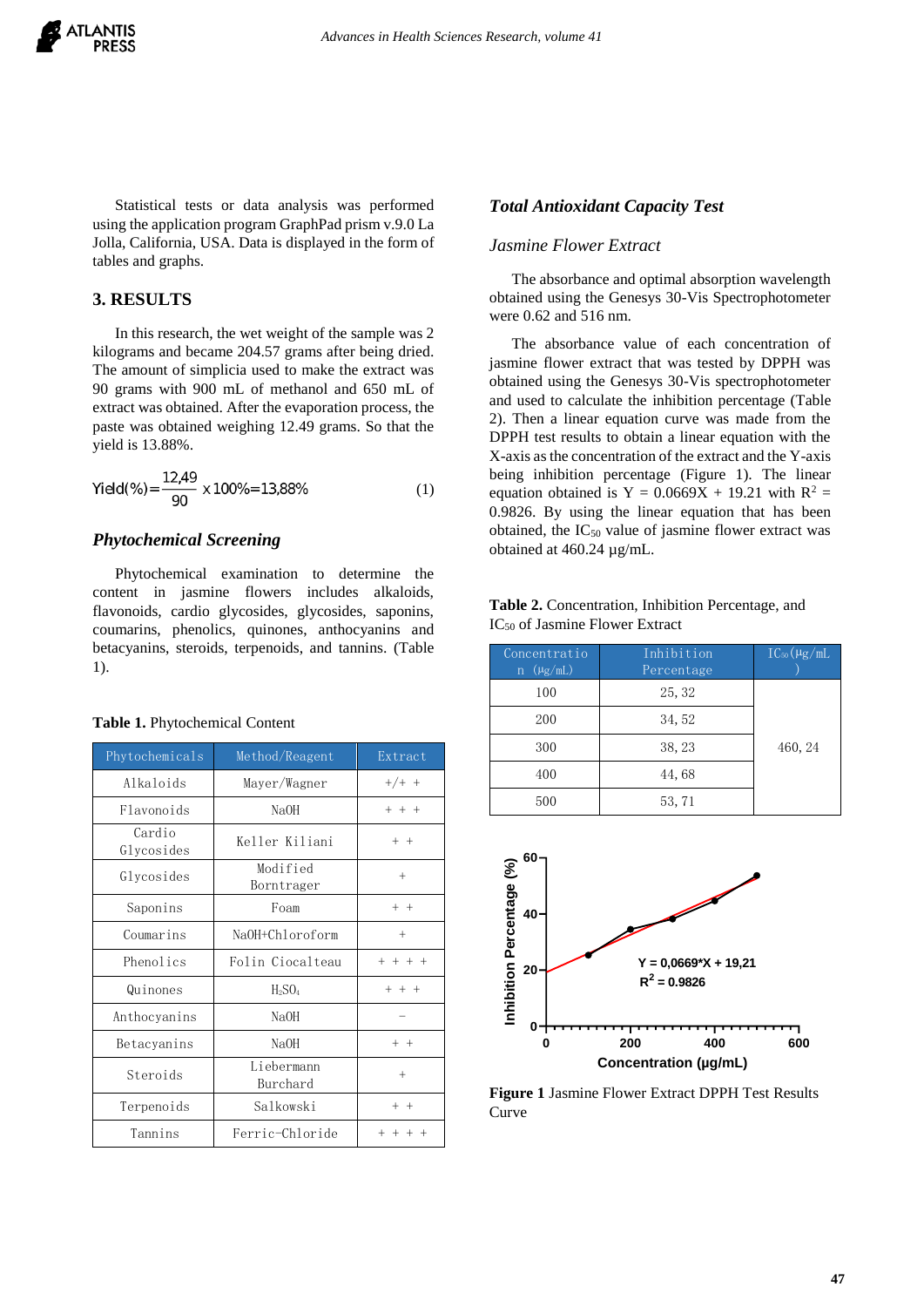

#### *Standard Vitamin C Comparison*

Each concentration of vitamin C that has been tested with DPPH is read the absorbance value using a Genesys 30-Vis spectrophotometer and the absorbance value is used to obtain inhibition percentage (Table 3). The standard linear equation curve for vitamin C is drawn with the X-axis as vitamin C concentration and the Y-axis being inhibition percentage (Figure 2). The equation of the linear line is  $Y = 6.934X + 12.52$  with  $R^2 = 0.9988$ . From the equation of the line obtained, the calculated  $IC_{50}$  result of vitamin C standard is 5.40 µg/mL.

**Table 3.** Concentration, Inhibition Percentage, and IC<sup>50</sup> of Standard Vitamin C

| Concentratio     | Inhibition | $IC_{50}$    |
|------------------|------------|--------------|
| $n \ (\mu g/mL)$ | Percentage | $(\mu g/mL)$ |
| 2                | 26,85      |              |
|                  | 39, 11     |              |
| h                | 54, 97     | 5,40         |
| 8                | 67,87      |              |
| 10               | 81,81      |              |



**Figure 2** Vitamin C Standard Curve

### *Toxicity Test*

Jasmine flower extract was given to Artemia salina larvae with different concentrations. The log concentration and percentage of mortality of Artemia salina larvae were calculated at each concentration of jasmine flower extract (Table 4). Then a curve was made with the concentration log as the X-axis and the percentage of deaths as the Y-axis (Figure 3). The

equation of the linear line  $Y = 77.977X - 109.62$  is obtained with  $R^2 = 0.945$ . LC<sub>50</sub> was calculated using the linear equation  $Y = 77.977X - 109.62$ , and the LC<sub>50</sub> result was 111.43 µg/mL.

| Table 4. Concentration, Mortality Percentage and |  |
|--------------------------------------------------|--|
| $LC_{50}$ of Jasmine Flower Extract              |  |

| Concentratio<br>$n \ (\mu g/mL)$ | Log<br>Concentratio<br>$\mathbf n$ | Mortality<br>Percentage | $LC_{50}$<br>$(\mu g/mL)$ |
|----------------------------------|------------------------------------|-------------------------|---------------------------|
| 25                               | 1, 4                               | 5, 26                   |                           |
| 50                               | 1,7                                | 17,78                   |                           |
| 100                              |                                    | 38,89                   | 111, 43                   |
| 200                              | 2, 3                               | 76, 47                  |                           |



**Figure 3** Jasmine Flower Extract Toxicity Test Results Curve

## **4. DISCUSSION**

#### *Phytochemical Screening*

Phytochemical screening in this research examined 12 phytochemical content contained in jasmine flower extract. According to Asaduzzaman et al [3], plants that contain phytochemicals have the potential as antioxidants, anticancer, antiaging, anti-inflammatory, antidiabetic, antimicrobial, antiparasitic, antidepressant, and wound healing. The phytochemical test results obtained from jasmine flower extract in this research containing alkaloids, flavonoids, cardio glycosides, glycosides, saponins, coumarins, phenolics, quinones, betacyanins, steroids, terpenoids, and tannins (Table 1). The phytochemical screening carried out is a semi-qualitative test, where a positive result is obtained from a colour change that matches the positive criteria for each content. The results of this research are in line with the results obtained by Al-Snafi [12], that jasmine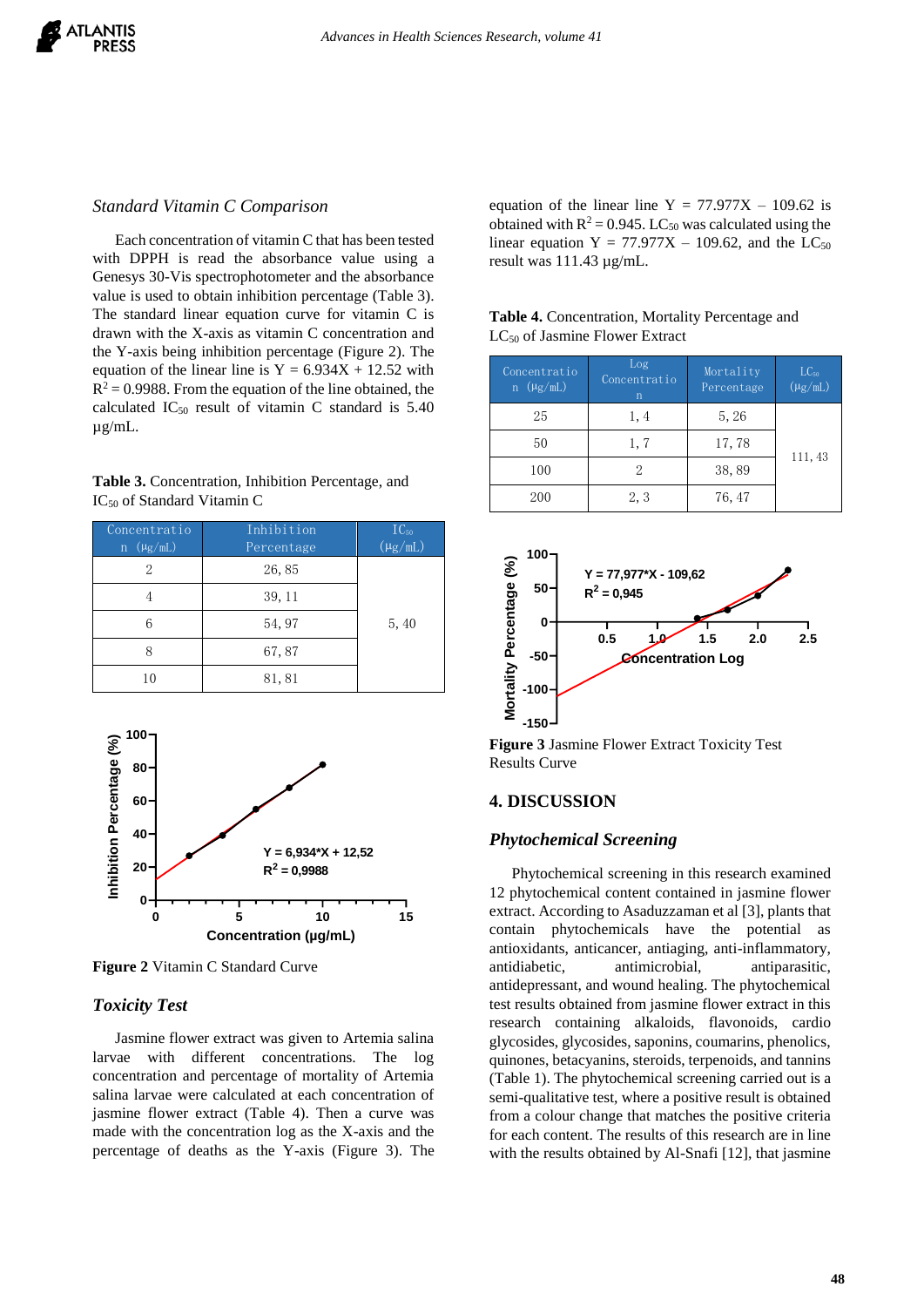flower extract contains flavonoids, glycosides, saponins, coumarins, phenolics, steroids, and tannins. In the research of Hossain et al [13], it was found that jasmine flower extract contains alkaloids and terpenoids. In the research of Adnyana et al [14], it was stated that jasmine flower extract contains quinones. In their research, Kunhachan et al [8] also found the content of cardio glycoside in jasmine flower extract.

## *Total Antioxidant Capacity Test (DPPH)*

Jasmine flower extract and comparison standard of vitamin C or ascorbic acid were used to obtain antioxidant capacity by calculating  $IC_{50}$ . According to research by Rivero-Cruz et al  $[15]$ ,  $IC_{50}$  is the concentration required for a substance to inhibit 50% of biological activity, which in this research was used to measure antioxidant activity in jasmine flower extract. The lower the  $IC_{50}$  value, the higher the level of antioxidant capacity in the jasmine flower extract.

In the jasmine flower extract curve and the standard curve of ascorbic acid, the values of  $R^2 = 0.9826$  and  $R^2$  $= 0.9988$  are obtained, so that the linear equation made is interpreted as having a reliable level of accuracy. The IC<sup>50</sup> values for jasmine flower extract and ascorbic acid were 460.24 µg/mL and 5.4 µg/mL (Table 2 and Table 3). According to the research of Widowati et al [16], the IC<sub>50</sub> value of jasmine flower extract was  $94.13 \pm 10.54$ µg/mL. There is a considerable difference because, in their research, Widowati et al used ethanol as a solvent. According to research by Mustarichie et al [17], the IC<sup>50</sup> value of 250-500 ppm belongs to the category of weak antioxidant and the IC<sub>50</sub> value of ascorbic acid obtained is  $4.41 \pm 0.01 \,\mu$ g/mL. This shows that the level of antioxidant capacity of jasmine flower extract is lower than ascorbic acid and belongs to the category of weak antioxidants. The low  $IC_{50}$  value of jasmine flower extract may be caused by factors of storage time and shipping method from plant stores. However, according to research by Rambabu et al [18], jasmine flower extract has advantages over vitamin C, namely, it has gastroprotective and antidiabetic effects. In addition, according to Lim [7] in his book it is stated that jasmine flowers have antiviral, antidepressant, vasodilating, antimicrobial, analgesic, antiinflammatory, and wound-healing effects.

# *Toxicity Test (BSLT)*

Toxicity testing is a bioassay examination, in this research Artemia salina larvae were used to test the

toxicity of jasmine flower extract. According to research by Rachmawati et al [19], the toxicity test using the BSLT method is useful for screening antimitotic abilities in plants, with cytotoxicity activity and antimitotic potential correlated with the content of terpenoids and flavonoids.

In this research, the value of  $R^2 = 0.945$  was obtained so that the linear line equation made had a reliable level of accuracy. The higher the concentration of jasmine flower extract, the higher the mortality rate of Artemia salina larvae. Based on the equation of the linear line on the curve, the sample concentration that can kill 50% of Artemia salina larvae within 24 hours of observation is  $LC_{50}$ . The  $LC_{50}$  value obtained from the jasmine flower extract was 111.43 µg/mL. The results of the toxicity test of jasmine flower extract in this research were similar to research conducted by Rahman et al [20] on jasmine leaf extract, namely the  $LC_{50}$  value of jasmine leaf extract was 50  $\mu$ g/ml. According to Meyer et al [11], the  $LC_{50}$  value < 1000 ppm indicates that the compound tested by the BSLT method has cytotoxic properties against proliferating cells. According to Swan et al quoted by Ismail et al [21], the  $LC_{50}$  value of 100-1000 ppm is categorized as moderate toxic compound. It can be concluded that white jasmine flower extract has cytotoxic properties with moderate toxicity category, so it has potential as antimitosis.

## **5. CONCLUSIONS**

Based on the results and discussion of this research entitled Phytochemical Test, Total Antioxidant Capacity and Toxicity of White Jasmine Flower Extract (Jasminum sambac), it can be concluded:

- 1. The white jasmine flowers contains alkaloids, flavonoids, cardio glycosides, glycosides, saponins, coumarins, phenolics, quinones, betacyanins, steroids, terpenoids, and tannins.
- 2. The total antioxidant capacity of white jasmine flowers in  $IC_{50}$  is 460.24  $\mu$ g/mL, which is included in the category of weak antioxidants.
- 3. The level of toxicity of white jasmine flowers in  $LC_{50}$  is 111.43  $\mu$ g/mL, which is included in the category of moderate toxicity so that it has the potential as antimitosis.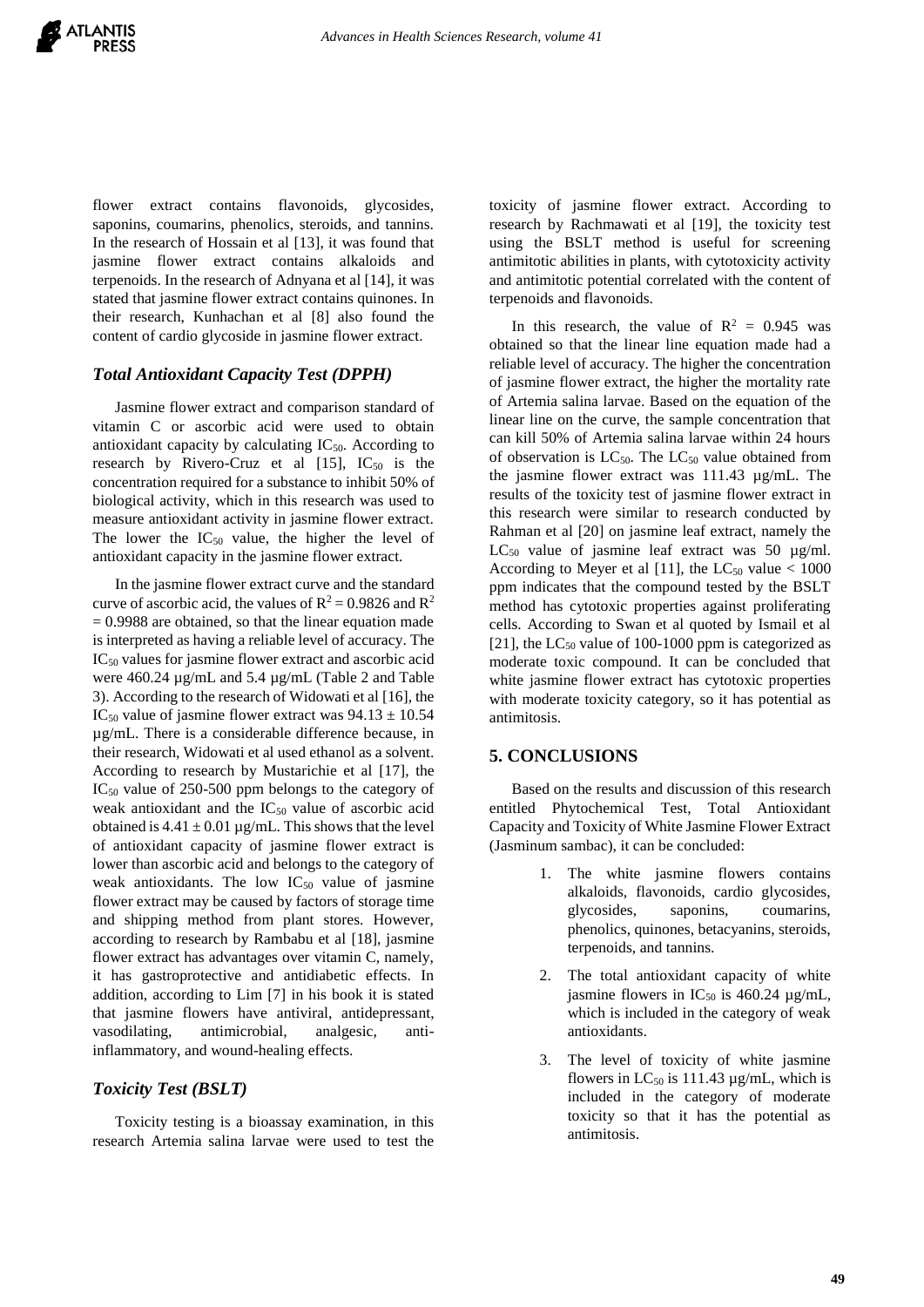

# **6. SUGGESTIONS**

It is recommended to do further research by using experimental animals to find out more about the antioxidant potential of jasmine flower extract.

It is recommended to test the phytochemical content, antioxidant capacity, phenolic content, alkaloid content, and toxicity level using other parts of the white jasmine plant.

# **AUTHOR'S CONTRIBUTIONS**

The authors contributed equally to all aspects of the article.

## **CONFLICT OF INTERESTS**

The authors declare that there is no conflict of interest

#### **REFERENCES**

- [1] R. Agung *et al*. "An Overview of Indonesia's Forest Area," in *The State of Indonesia's Forests 2018*, S. Nurbaya, S. A. Awang, and Efransjah, Eds., Jakarta, Indonesia: Ministry of Environment and Forestry, Republic of Indonesia, 2018.
- [2] A. W. Nugroho. "Review: Konservasi Keanekaragaman Hayati Melalui Tanaman Obat Dalam Hutan Di Indonesia Dengan Teknologi Farmasi: Potensi dan Tantangan," *J. Sains. Kes*., vol. 1, no. 7, pp. 377-383, Jun. 2017, DOI: <https://doi.org/10.25026/jsk.v1i7.71>
- [3] M. Asaduzzaman and T. Asao. "Introductory Chapter: Phytochemicals and Disease Prevention," in *Phytochemicals - Source of Antioxidants and Role in Disease Prevention*, T. Asao and M. Asaduzzaman, Eds., London, U.K.: Intech Open, pp. 1–5, 2018, DOI: <http://dx.doi.org/10.5772/intechopen.81877>
- [4] M. A. Aziz, A.S. Diab, and A.A. Mohammed. "Antioxidant Categories and Mode of Action," in *Antioxidants*, E. Shalaby, Ed., London, U.K.: Intech Open, pp. 1–20, 2019, DOI: <http://dx.doi.org/10.5772/intechopen.83544>
- [5] W. S. Alansari, "a Review on Free Radical, Oxidative Stress and Antioxidant," *Int. J. Adv. Res.*, vol. 5, no. 12, 2017, DOI: <http://dx.doi.org/10.21474/IJAR01/5938>
- [6] G. A. Engwa, "Free Radicals and the Role of Plant Phytochemicals as Antioxidants Against Oxidative Stress-Related Diseases," in *Phytochemicals - Source of Antioxidants and Role in Disease Prevention*, T. Asao and M. Asaduzzaman, Eds., London, U.K.: Intech Open, pp. 49–73, 2018, DOI: <http://dx.doi.org/10.5772/intechopen.76719>
- [7] T. K. Lim, *Edible Medicinal and Non Medicinal Plants*, vol. 8. Dordrecht: Springer Netherlands, pp. 529-540, 2014, DOI: <https://doi.org/10.1007/978-94-017-8748-2>
- [8] P. Kunhachan, C. Banchonglikitkul, T. Kajsongkram, A. Khayungarnnawee, and W. Leelamanit, "Chemical composition, Toxicity and Vasodilatation Effect of the Flowers Extract of Jasminum sambac (L.) Ait. 'G. Duke of Tuscany,'" *Evidence-based Complement. Altern. Med.*, 2012, DOI: <https://doi.org/10.1155/2012/471312>
- [9] J. B. Harborne, *Phytochemical Methods A Guide to Modern Techniques of Plant Analysis*, 3rd ed. London, U.K.: Chapman & Hall, 1998.
- [10] M. S. Blois, "Antioxidant Determinations by the Use of a Stable Free Radical," *Nature*, vol. 181, pp. 1199–1200, 1958, DOI: <https://doi.org/10.1038/1811199a0>
- [11] B. N. Meyer, N. R. Ferrigni, J. E. Putnam, L. B. Jacobsen, D. E. Nichols, and J. L. McLaughlin, "Brine Shrimp: a Convenient General Bioassay for Active Plant Constituents.," *Planta Med.*, vol. 45, no. 1, pp. 31–4, 1982, DOI: <https://doi.org/10.1055/s-2007-971236>
- [12] A. E. Al-snafi, "Pharmacological And Therapeutic Effects Of Jasminum Sambac - A Review," *Indo Am. J. Pfharmaceutical Sci.*, vol. 05, no. 03, pp. 1766–1778, 2018, DOI: <https://doi.org/10.5281/zenodo.1210527>
- [13] R. Hossain, M. N. Islam, M. Moniruzzaman, and U. Khair, "Phytochemical Screening And Evaluation Of Anti Inflammatory Activity Of Jasminum Sambac Flower," *Int. J. Innov. Pharm. Sci. Res.*, vol. 3, no. 1, pp. 1–11, 2015.
- [14] I. Adnyana, D. Safitri, and W. Christopher, "Preventive Effect of Jasmine Flower Ethanol Extract on MSG-High Fat Diet Induced in Male